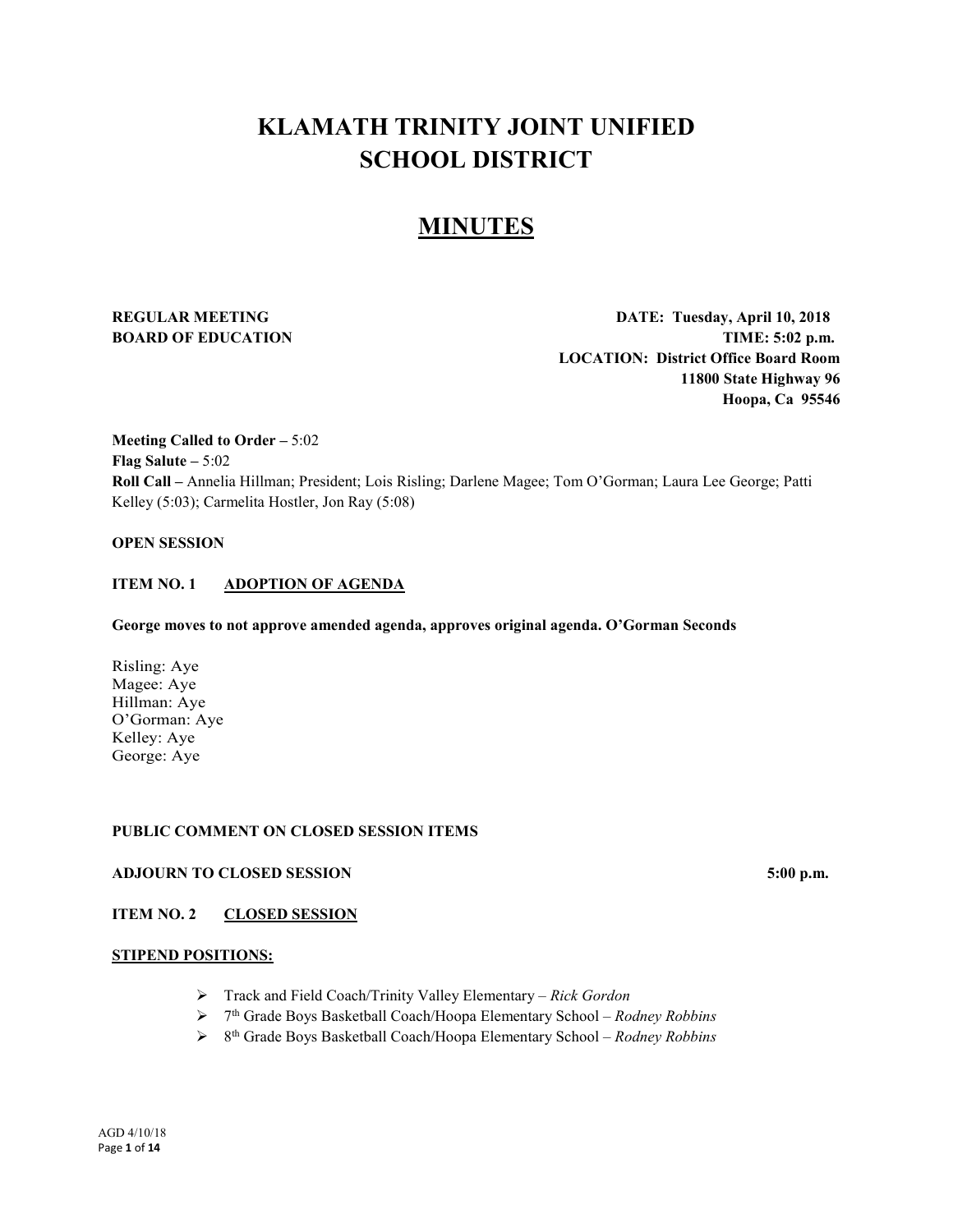# **VOLUNTEER POSITIONS:**

- JV/Varsity Volunteer Softball Coach/Hoopa High School *Tracy Langhurst*
- JV/Varsity Volunteer Softball Coach/Hoopa High School *James Matsuda*
- Volunteer Varsity Boys Baseball Coach/Hoopa High School *Clay Ramone*
- Volunteer Varsity Softball Coach/Hoopa High School *Melodie George-Moore*
- Volunteer Track and Field Coach/Hoopa High School *Danielle Batey*

**GOVERNMENT CODE SECTION 54957**: Public Employee discipline, dismissal, release, non re-election, acceptance of the resignation of, or other action which otherwise affects the employment status of a public employee. – *7th Grade Certificated at Trinity Valley Elementary* 

GOVERNMENT CODE SECTION 54956.9 Conference with Legal Counsel – Anticipated Litigation: Under Government Code sections 54956.9(d)(2), the Klamath Trinity Joint Unified Board of Trustees hereby provides public notice that it may meet in Closed Session to decide whether there is significant exposure to litigation, and to consider and act in connection with matters for which there is a significant exposure to litigation. Under Government Code sections 54956.9, the Klamath Trinity Joint Unified Board of Trustees hereby provides public notice that it may meet in Closed Session to decide to initiate litigation and to consider and act in connection with litigation it has decided to initiate Conference with Legal Counsel – Anticipated Litigation: Significant exposure to Litigation.

GOVERNMENT CODE SECTIONS 6549.1(d) AND 54957.6 CONFERENCE WITH LABOR NEGOTIATOR Agency Negotiator: Jon Ray, Superintendent, Employee Organizations: Klamath Trinity Teachers Association (KTTA); California School Employees Association, Chapter 347 (CSEA); Unrepresented Employees.

# **RETURN TO OPEN SESSION** 7:13p.m.

# **ACTIONS RESULTING FROM CLOSED SESSION**

# **ITEM NO. 3 ANNOUNCEMENT OF ACTIONS TAKEN IN CLOSED SESSION WHICH ARE REQUIRED TO BE ANNOUNCED**

# **ITEM NO. 4 PUBLIC COMMENT AND COMMUNICATION ON NON-AGENDA ITEMS TO INCLUDE INDIAN POLICIES AND PROCEDURES**

Tanna Lindgren-Tripp – Voiced concerns regarding the proposed 2018-19 calendar and its conflict with Karuk ceremonies.

Michael – Shared concerns that were brought up at IPP regarding the 8<sup>th</sup> Grade Student Contract for Promotion and Trip.

# **ITEM NO. 5 CONSENT AGENDA**

O'Gorman/George

Risling: Aye Magee: Aye Hillman: Aye O'Gorman: Aye Kelley: Aye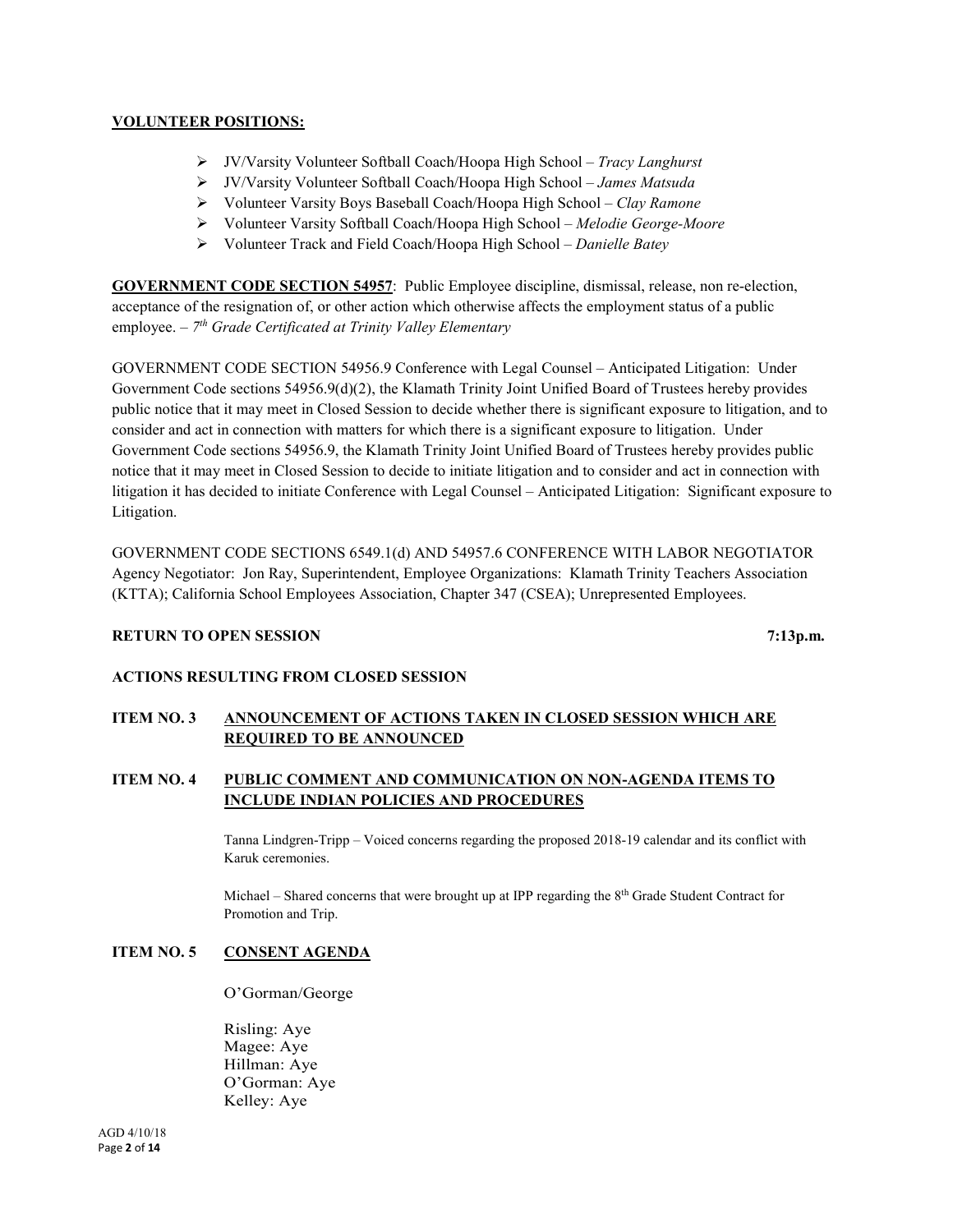George: Aye

#### **5.1 BILLS AND WARRENTS REPORT**

Total for the month of February – \$1,579,880.48 Total for the month of March – \$3,610,882.68

## **5.2 OVERNIGHT TRAVEL**

MSC to approve Jack Norton Elementary School to travel to Patrick's Point State Park on June 6- 8, 2018.

MSC to approve Orleans Elementary  $4<sup>th</sup>$ -8<sup>th</sup> grades to attend and participate in Battle of the Books 2018 in Eureka, CA on April 24-27, 2018.

MSC to approve four students from Orleans Elementary to attend and participate in the National History Day –California State Finals in Rocklin, Ca on May 5-6, 2018 at William Jessup University

MSC is asked to approve Orleans Elementary  $4<sup>th</sup>$  and  $5<sup>th</sup>$  grade to travel to Lava Beds National Monument on June 6-8, 2018

*The Board is asked to approve the Indian Education Program to take 13 students and 3 chaperones to the Buckeye Gathering in Lake Concow Campground, near Chico, CA from April 29-May 5, 2018 – withdrawn from agenda*

# **5.3 OUT OF STATE TRAVEL**

MSC to approve out of state travel for the Chief of School Safety to attend the 2018 National School Safety Conference and Exhibition in Orlando, Fl on July 23-27, 2018.

MSC to approve out of state travel for a Hoopa Elementary School Teacher to attend a three day VTS in Science Workshop in Seattle, Wa on April 18-21, 2018.

MSC to approve out of state travel for three teachers and one administrator to attend the NWEA-MAP Fusion Conference in Portland, Or on June 26-29, 2018

# **ITEM NO. 6 DISTRICT REPORTS**

- **6.1** Indian Education Director's Report Margo Robbins reported that Title 6 has taken a big increase. Salmon run is scheduled for May 25. IPP Task Force has been meeting bi-monthly and has come up with six recommendations.
- **6.2** Construction Update Kevin Nolen reported that the OES portables have been moved. JNES building project started today and the generator should be in the building ready to go by the end of May. Full speed ahead next week during the break. HES is about 2 weeks away from Dry Wall. HVHS started dry wall today. Both projects are on schedule. I-Tech is delayed. TVES is on hold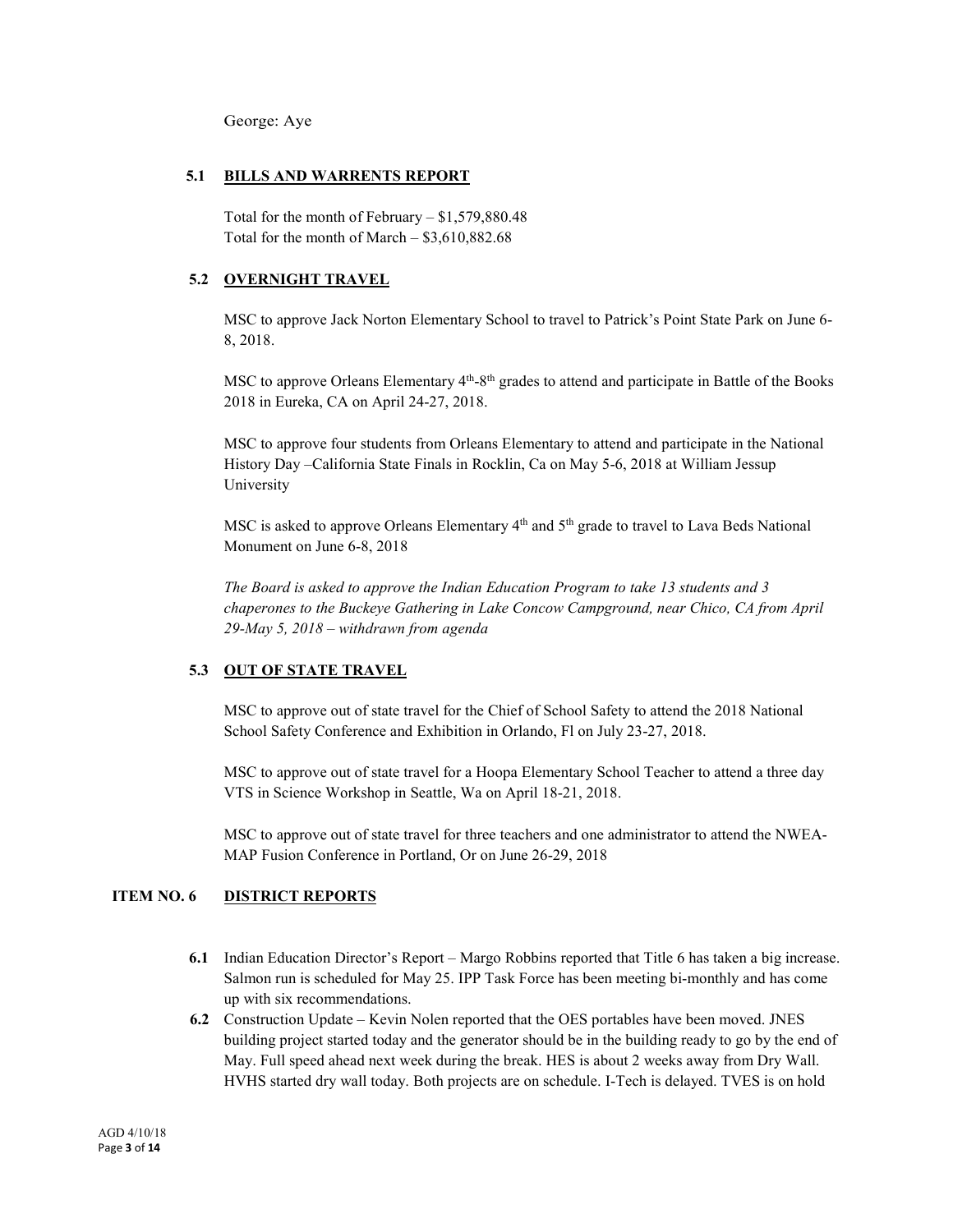until Inc 2 can be separated from Inc 1 before they will send an inspector. He is hopeful that will be cleared up by Monday.

- **6.3** Student Board Member Report **-** Ryan Reed reported that they are in Red Ribbon Week at the High School. They currently do not have a rally planned. OneSight is at the High School this week. They offer the opportunity to have optometry appointments and get glasses for free. Many students and community members are participating. WASC has been at the school and going from classroom to classroom. WASC gave strong feedback with positive reports. "It was really encouraging to hear that." In Student Leadership, they will be focusing on Student Health. Annelia sat with them and helped them form a diagram of what topics are important to them. In Leadership today (4/10/18), they came up with stress relief activities. It was proposed that for an upcoming class, they go to other classes and show stress relief tactics. Baseball, Track, and Softball are in full swing. Baseball has potential, softball is doing well, and there is a lot of participation in Track. Ryan invited the Board to attend some local sports. Student Leadership is also looking into implementing Fun Day.
- **6.4** Special Education Report **–** No Report
- **6.5** Employee Group Reports No Report
- **6.6** School Site Reports -

Dusty Rossman (HVHS) - Reported that WASC has been there the past two days. They issued a preliminary report. The past two years HVHS has been on probation, but this year things sounded really positive. Last year, the HS said they would focus on three goals, Trauma Informed Care, Technology Integration, and Project Based Learning.

Liz Franklin (TVES) – Reported that Tom O'Gorman visited the site and got a tour. Construction has definitely started and that has prompted rethinking where students will go during an evacuation. Mr Kimball and Liz have submitted a grant for supportive services.

Jeff Landry (WES, JNES, OES) – reported that all three sites are anxiously awaiting Tiny Eye to resume services. WES has raised beds installed, soil was delivered today. Planting should begin after break. There is a very big track team this year. Quack and Rabbit just performed at JNES and WES, and will be at OES next week.

Paula Wyant (HVES) – Spoke about the recent Trauma Informed Movement Meeting (TIM). At that meeting, Paula said she offered Annelia the opportunity to read a book the HES is reading regarding Trauma Informed Care and offered the same opportunity to the board. HES has piloted the morning check ins with  $5<sup>th</sup>$  and  $6<sup>th</sup>$  grades and it has been very successful. Construction continues. Dusty, Paula and John are finishing up a class on curriculum instruction. In that class, they have covered a myriad of topics.

Jennifer Lane (CJHS) - submitted a written report.

**6.7** Trustee Area Reports –

Laura Lee George (Hoopa) attended the HS Tech Night. She commends the HS and teachers. The event was very informational.

Annelia Hillman (Orleans) attended the Trauma Informed meeting. She really appreciated all the people involved and participating.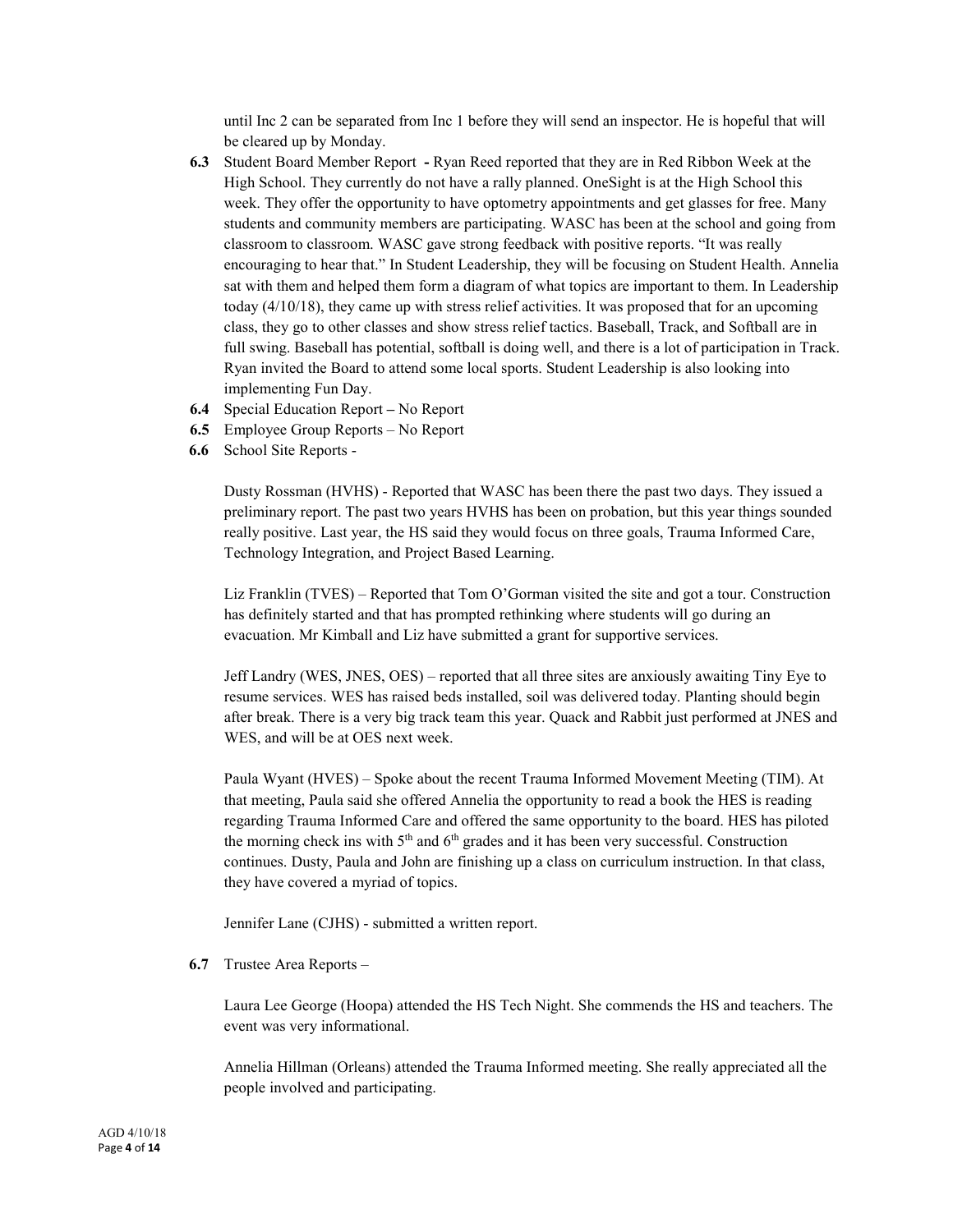# **ITEM NO. 7 ITEMS FOR BOARD ACTION**

## **7.1 SURPLUS ITEMS**

MSC to surplus miscellaneous items from the Maintenance and Transportation Director

George/Kelley

Risling: Aye Magee: Aye Hillman: Aye O'Gorman: Aye Kelley: Aye George: Aye

6-0

#### **7.2 RESOLUTION 2018-05 – SOFTWARE LEASE-PURCHASE AGREEMENT**

MSC to disapprove Resolution 2018-05 – Software Lease-Purchase Agreement for the purpose of procuring a Perpetual License Agreement for Early Learning Reading Software.

Risling/George

Risling: Aye Magee: Aye Hillman: Aye O'Gorman: Aye Kelley: Aye George: Aye

6-0

# **7.3 TOTAL SCHOOL SOLUTIONS – AGREEMENT FOR REVIEW, ADDENDUM #1**

MSC to approve Addendum #1 to the Agreement for Review from Total School Solutions.

Risling/George

Risling: Aye Magee: Aye Hillman: Aye O'Gorman: Aye Kelley: Aye George: Aye

6-0

#### **7.4 WILLIAMS UNIFORM COMPLAINT REPORT – FIRST QUARTER**

MSC to approve the Williams Uniform Complaint Report for the third quarter. No reports were filed.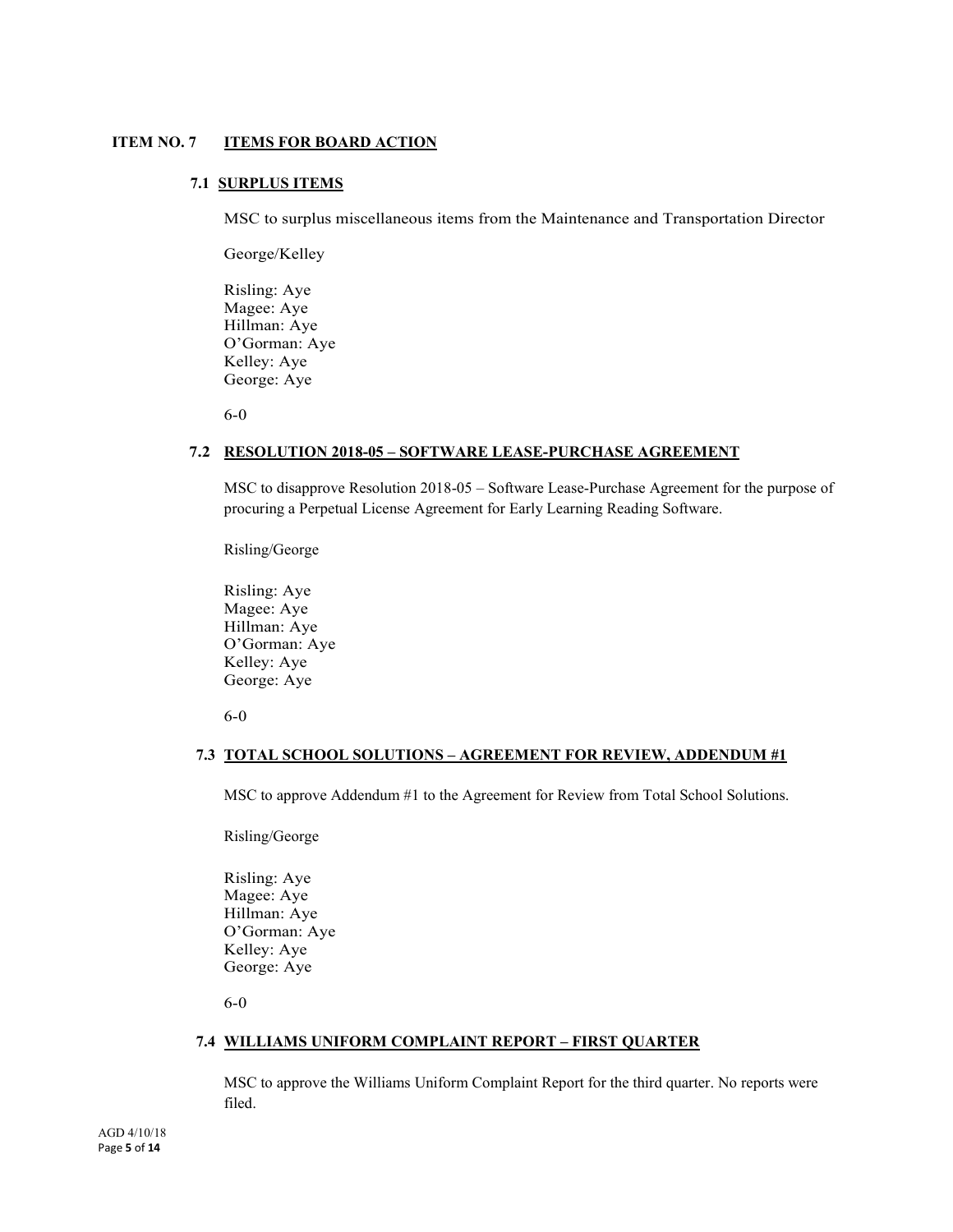George/Kelley

Risling: Aye Magee: Aye Hillman: Aye O'Gorman: Aye Kelley: Aye George: Aye

6-0

# **7.5 REVISED SCHOOL CALENDAR FOR 2017-18**

MSC to approve the changes to the school calendar. School will be in session on May 25.

George/Kelley

Risling: Aye Magee: Aye Hillman: Aye O'Gorman: Aye Kelley: Aye George: Aye

6-0

# **7.6 SCHOOL CALENDAR 2018-19**

MSC to disapprove the proposed school calendar for 2018-19.

George/Hillman

Risling: Aye Magee: Aye Hillman: Aye O'Gorman: Aye Kelley: Aye George: Aye

6-0

# **7.7 16th ANNUAL FISH FAIR - BUDGET**

Motion to approve the proposed budget for the 16<sup>th</sup> Annual Fish Fair.

O'Gorman/George

Motion Recinded.

MSC to table until the next meeting.

Risling/George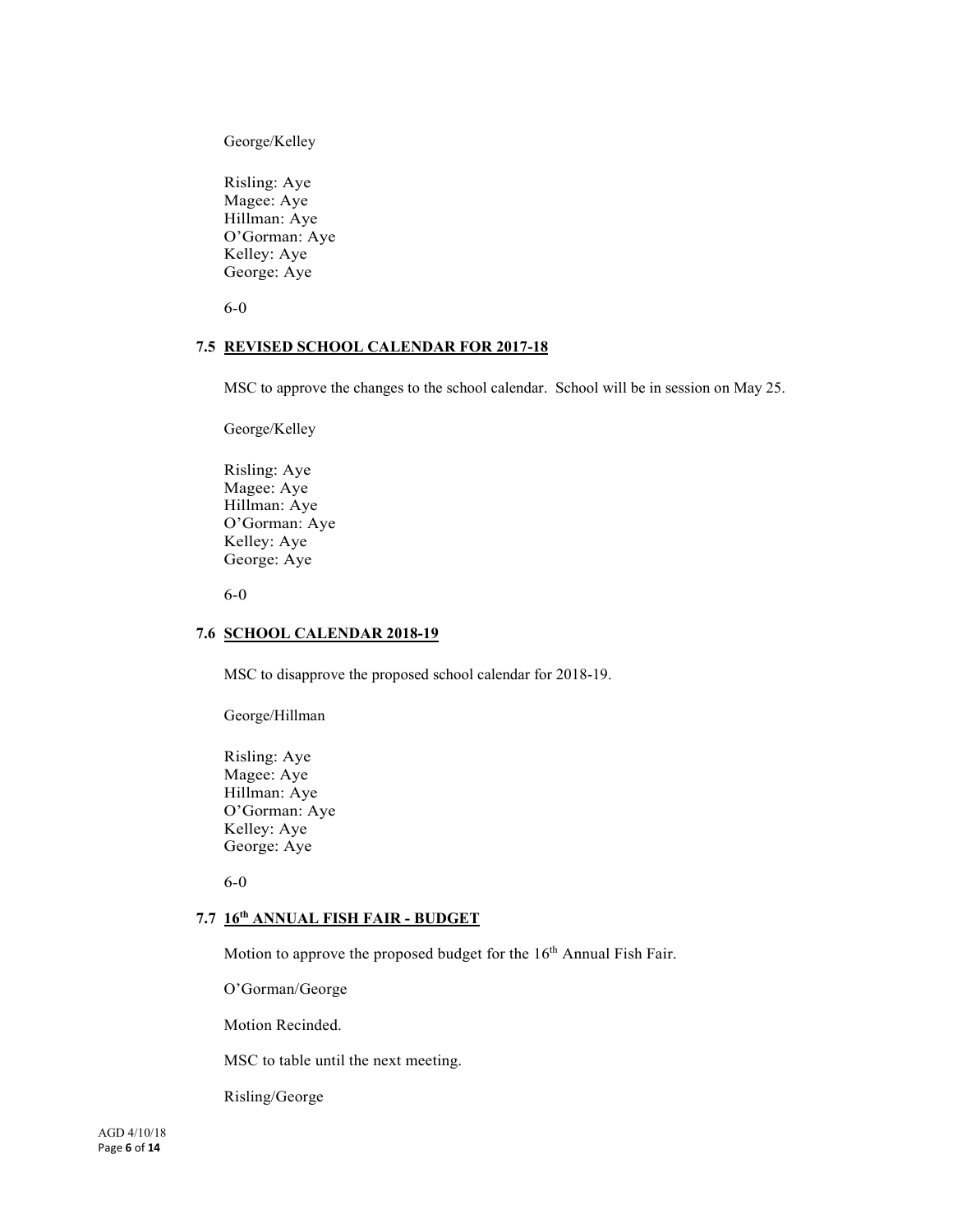Risling: Aye Magee: Aye Hillman: Aye O'Gorman: Aye Kelley: Aye George: Aye

6-0

# **7.8 JACK NORTON ELEMETARY – LATE ADMITTANCE**

MSC to accept late admittance of a transitional kindergarten student at Jack Norton Elementary, pursuant to Administrative Regulation 5111.

George/Kelley

Risling: Aye Magee: Aye Hillman: Aye O'Gorman: Aye Kelley: Aye George: Aye

6-0

# **7.9 KTTA – RATIFICATION OF TENTATIVE AGREEMENT, SALARY SCHEDULE, AND HEALTH AND WELFARE BENEFIT**

MSC to approve ratification of the KTTA tentative agreement, salary schedule, and health and welfare benefit.

George/Kelley

Risling: Aye Magee: Aye Hillman: Aye O'Gorman: Aye Kelley: Aye George: Aye

6-0

#### **7.10 HUMBOLDT FASTENERS**

MSC to approve the quote from Humboldt Fasteners for the following sites for tools and supplies, totaling \$17,806.76:

| \$4,451.69 |
|------------|
| \$4,451.69 |
| \$4,451.69 |
| \$4,451.69 |
|            |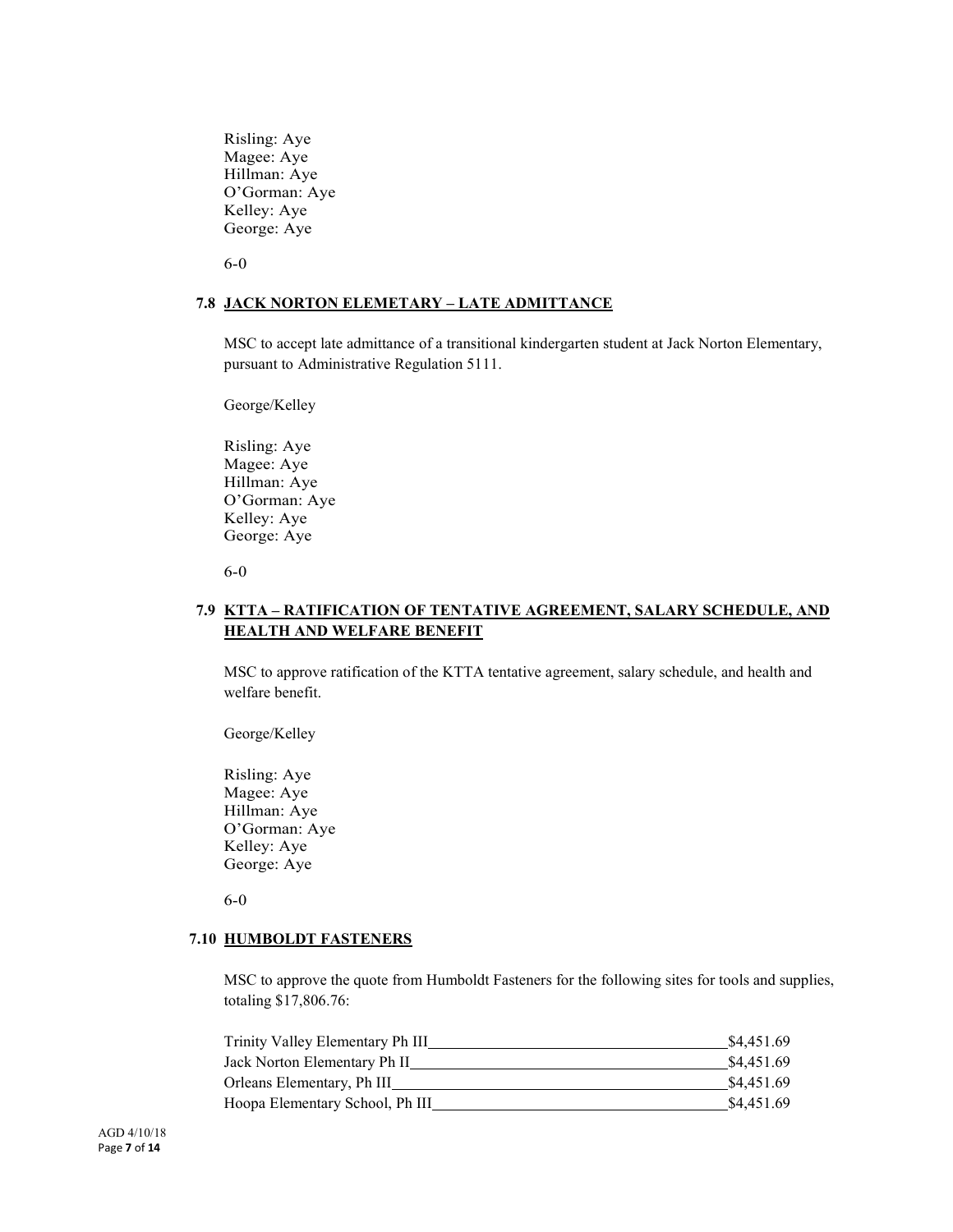Risling/Magee

Risling: Aye Magee: Aye Hillman: Aye O'Gorman: Aye Kelley: Aye George: Aye

6-0

#### **7.11 SIX RIVERS CONSTRUCTION – TRINITY VALLEY ELEMENTARY SCHOOL PH III**

MSC to approve an increase to PO #180763 in the amount of \$12,800.00 to remove crushed rock and create a road for construction traffic.

Risling/Hillman

Risling: Aye Magee: Aye Hillman: Aye O'Gorman: Aye Kelley: Aye George: Recused

5-0-1

#### **7.12 HOOPA VALLEY ELEMENTARY SCHOOL – PH III MULTI PRIME BID CONTRACT**

MSC to approve the following bid package for the following Multi-Prime Bid Package:

2017.4.2.B Concrete – Trent Construction \$412,000.00

George/Kelley

Risling: Absent Magee: Aye Hillman: Aye O'Gorman: Aye Kelley: Aye George: Aye

5-0

#### **7.13 LACO ASSOCIATES – TRINITY VALLEY ELEMENTARY SCHOOL PH III**

MSC to approve the Scope of Services for Project 5055.15, Alterations to Classroom and Media Center, in the amount of \$14,390.00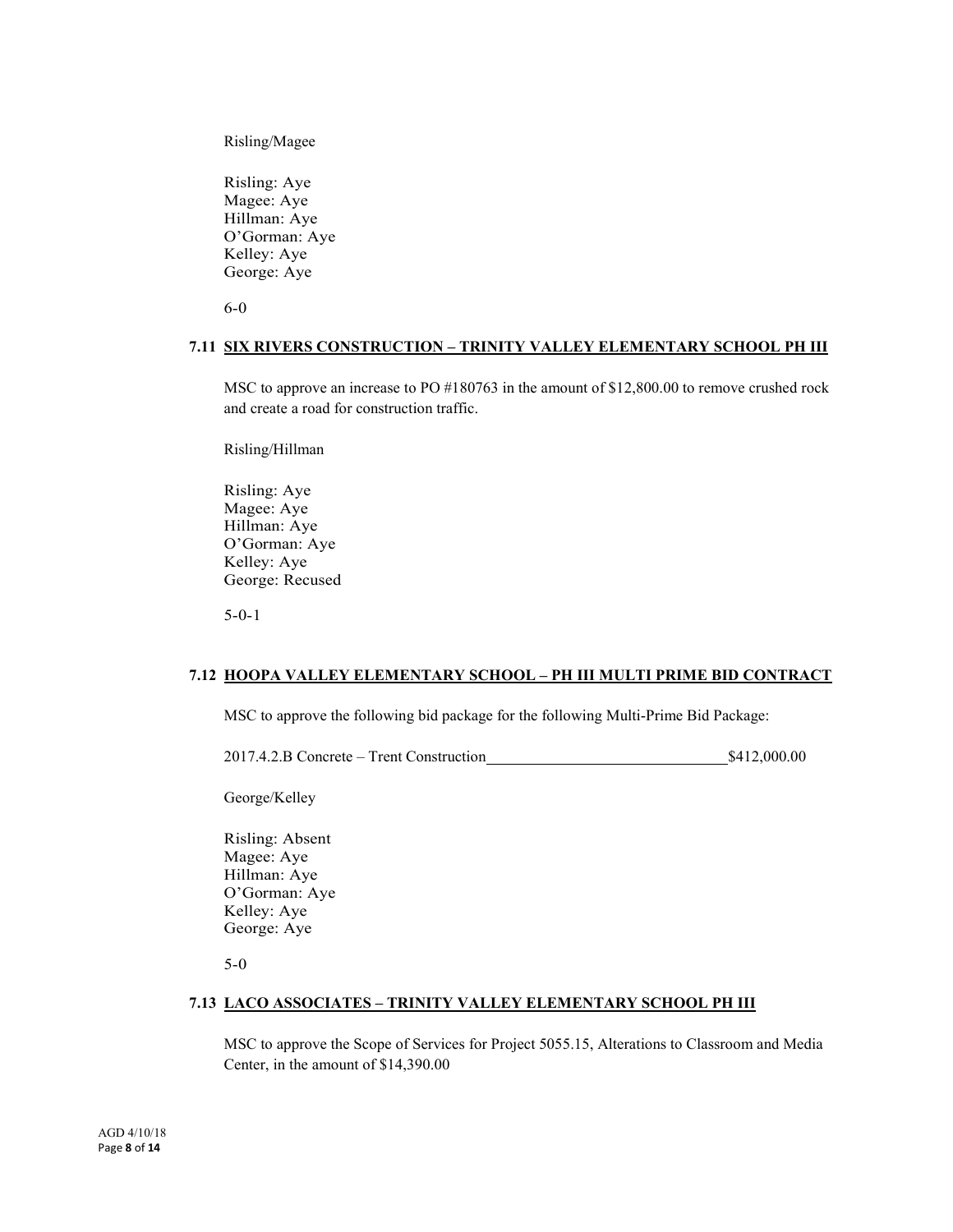O'Gorman/George

Risling: Aye Magee: Aye Hillman: Aye O'Gorman: Aye Kelley: Aye George: Aye

6-0

#### **7.14 LACO ASSOCIATES – HOOPA HIGH SCHOOL I-TECH BUILDING**

MSC to approve the Scope of Services for Project 5055.14, New I-Tech Building, in the amount of \$124,255.00

Magee/George

Risling: Aye Magee: Aye Hillman: Aye O'Gorman: Aye Kelley: Aye George: Aye

6-0

# **7.15 ARK DESIGN CONSTRUCTION AND ROOFING – CHANGE ORDER HOOPA HIGH SCHOOL PH III**

MSC to approve Change Order #1 from Ark Design, increasing PO 180703 in the amount of \$68,558.00.

Magee/O'Gorman

Risling: Aye Magee: Aye Hillman: Aye O'Gorman: Aye Kelley: Aye George: Aye

6-0

#### **7.16 BUILDERS DOOR AND WINDOW – HOOPA HIGH SCHOOL PH III**

MSC to approve the following change orders, increasing PO 180676 by the following amounts for a total increase of \$1,324.00

| Change Order 1(increase) | \$1,049.00 |
|--------------------------|------------|
| Change Order 2(increase) | \$ 275.00  |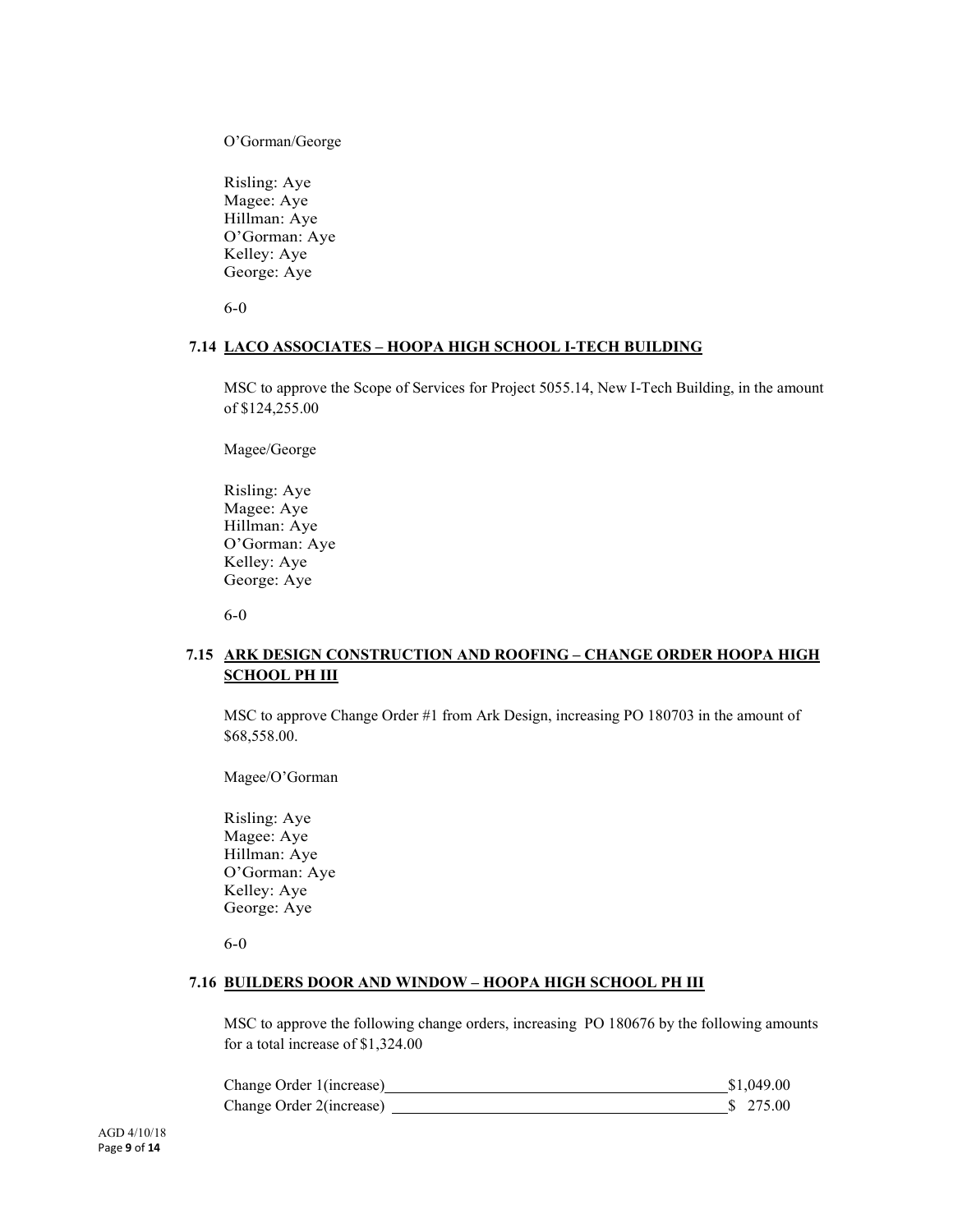Risling/George

Risling: Aye Magee: Aye Hillman: Aye O'Gorman: Aye Kelley: Aye George: Aye

6-0

#### **7.17 WALGAMUTH PAINTING – CHANGE ORDER HOOPA HIGH SCHOOL PH III**

MSC to approve Change Order #1 from Walgamuth Painting, decreasing PO 180754 in the amount of \$1,270.00

George/Kelley

Risling: Aye Magee: Aye Hillman: Aye O'Gorman: Aye Kelley: Aye George: Aye

6-0

#### **7.18 WALGAMUTH PAINTING – CHANGE ORDER HOOPA HIGH SCHOOL PH III**

MSC to approve Change Order #1 from Walgamuth Painting, increasing PO 180753 in the amount of \$13,790.00

Risling/Hillman

Risling: Aye Magee: Aye Hillman: Aye O'Gorman: Aye Kelley: Aye George: Aye

6-0

#### **7.19 WALGAMUTH PAINTING – CHANGE ORDER HOOPA HIGH SCHOOL PH III**

MSC to approve Change Order #1 from Walgamuth Painting, increasing PO 180779 in the amount of \$5,950.00

George/Kelley

Risling: Aye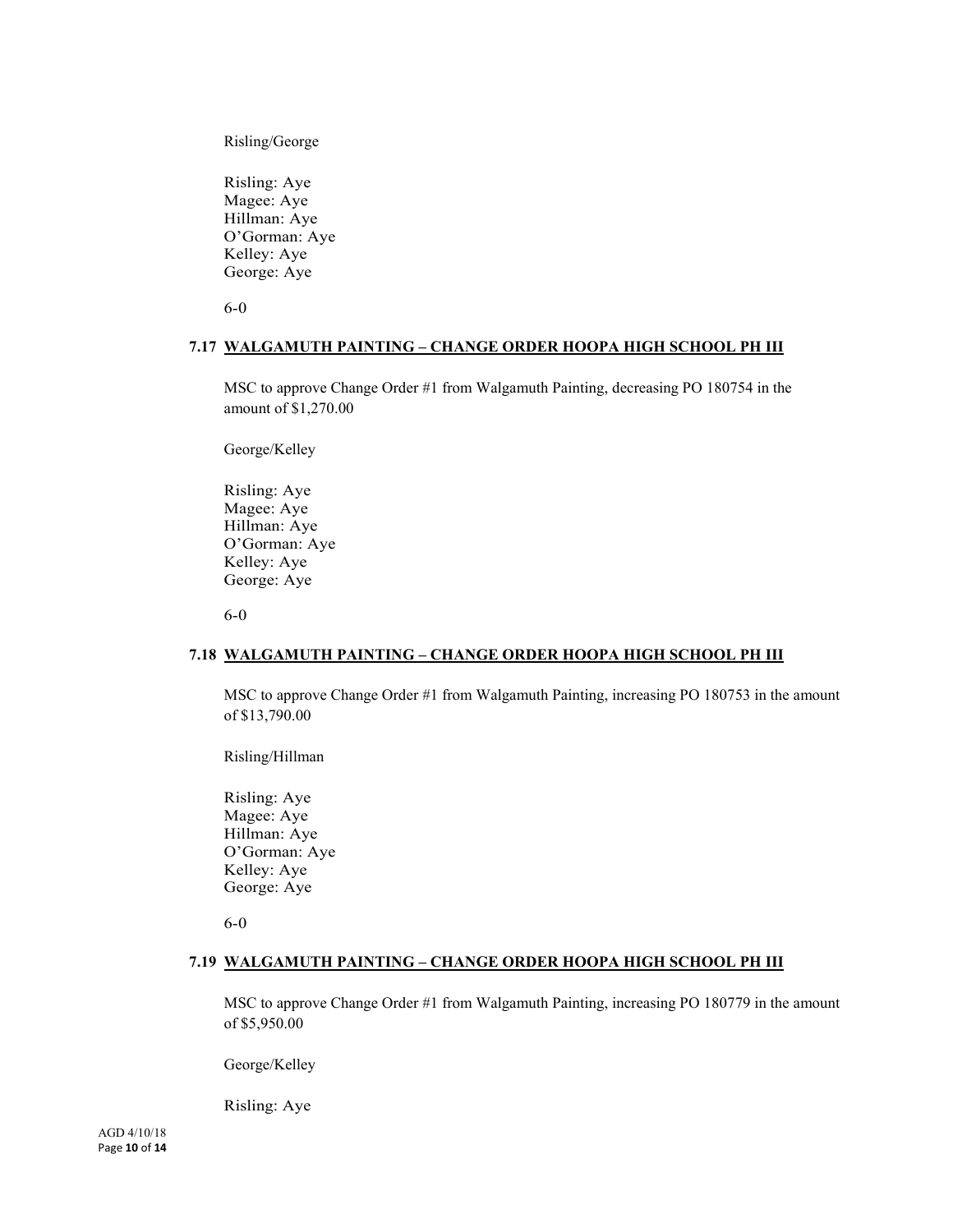Magee: Aye Hillman: Aye O'Gorman: Aye Kelley: Aye George: Aye

6-0

# **7.20 TRENT CONSTRUCTION – CHANGE ORDER HOOPA ELEMENTARY SCHOOL PH III**

MSC to approve Change Order #1 from Trent Construction, increasing PO 180685 in the amount of \$7,836.10

Magee/George

Risling: Aye Magee: Aye Hillman: Aye O'Gorman: Aye Kelley: Aye George: Aye

6-0

#### **7.21 RAY-MAC MECHANICAL – CHANGE ORDER HOOPA HIGH SCHOOL, PH III**

MSC to approve Change Order #1 from Ray-Mac Mechanical, increasing PO 180353 in the amount of \$8,114.48

George/Kelley

Risling: Aye Magee: Aye Hillman: Aye O'Gorman: Aye Kelley: Aye George: Aye

6-0

#### **7.22 RAY-MAC MECHANICAL – CHANGE ORDER HOOPA HIGH SCHOOL PH III**

MSC to approve Change Order #1 from Ray-Mac Mechanical, increasing PO 180701 in the amount of \$18,059.24

Risling/Magee

Risling: Aye Magee: Aye Hillman: Aye O'Gorman: Aye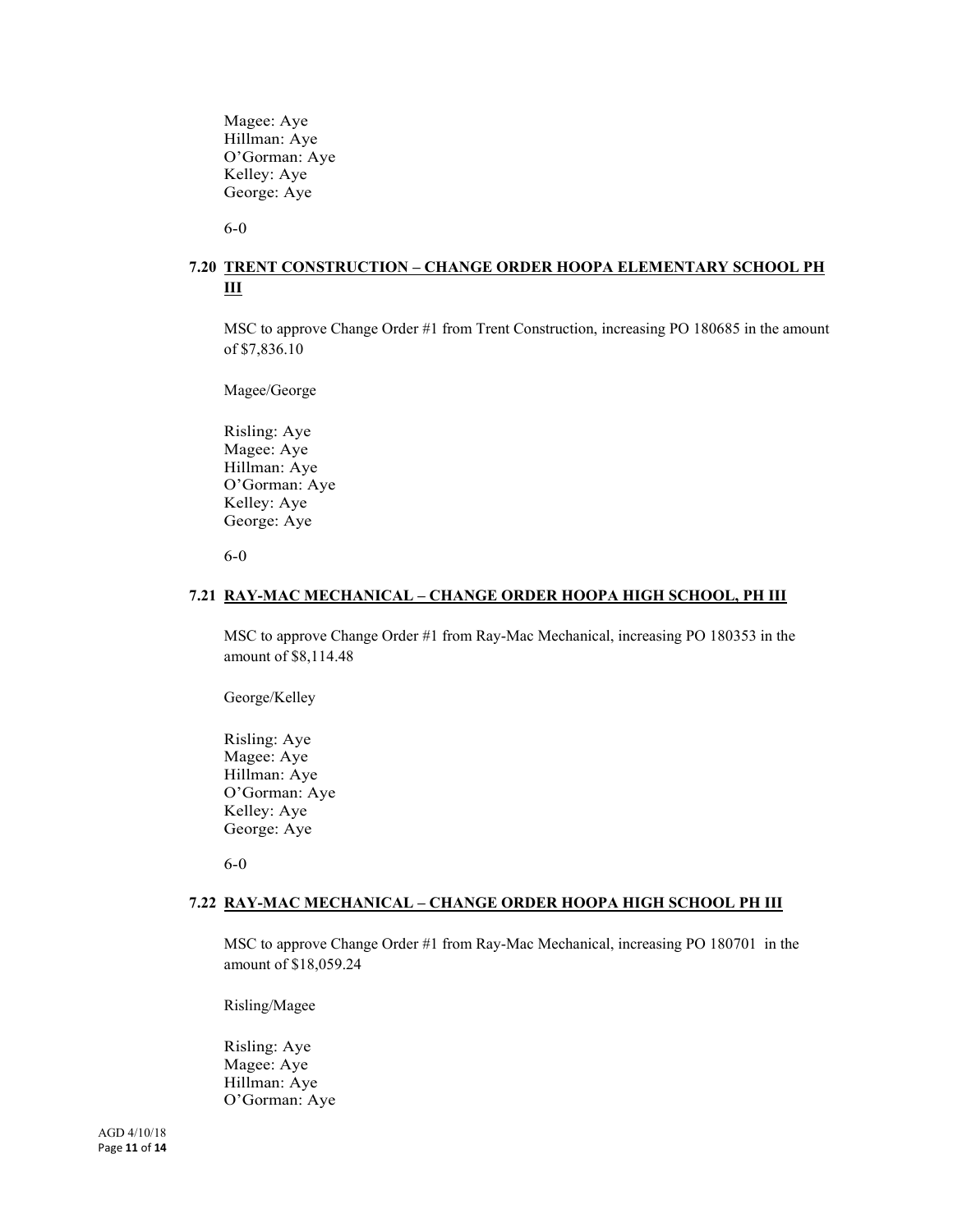Kelley: Aye George: Aye

6-0

#### **7.23 MCCUEN CONSTRUCTION – CHANGE ORDERS HOOPA HIGH SCHOOL PH III**

MSC to approve the following Change Orders to PO 180526, resulting in a total decrease in the amount of \$5,087.39

| Change Order #3 (increase) | \$22,765.92  |
|----------------------------|--------------|
| Change Order #4(decrease)  | (S31,800.00) |
| Change Order #5(increase)  | \$3.946.69   |

George/Magee

Risling: Aye Magee: Aye Hillman: Aye O'Gorman: Aye Kelley: Aye George: Aye

#### 6-0

#### **7.24 MCCUEN CONSTRUCTION – CHANGE ORDERS HOOPA HIGH SCHOOL PH III**

MSC to approve the following Change Orders to PO 180702, resulting in a total decrease of \$15,689.78

| Change Order #3(decrease) | (S36, 664.37) |
|---------------------------|---------------|
| Change Order #4(increase) | \$1,887.32    |
| Change Order #5(increase) | \$12,175.14   |
| Change Order #6(increase) | \$6,912.13    |

George/O'Gorman

Risling: Aye Magee: Aye Hillman: Aye O'Gorman: Aye Kelley: Aye George: Aye

6-0

#### **7.25 MCCUEN CONSTRUCTION – CHANGE ORDERS HOOPA HIGH SCHOOL PH III**

MSC to approve the following Change Orders to PO 180698, resulting in a total increase of \$8,504.89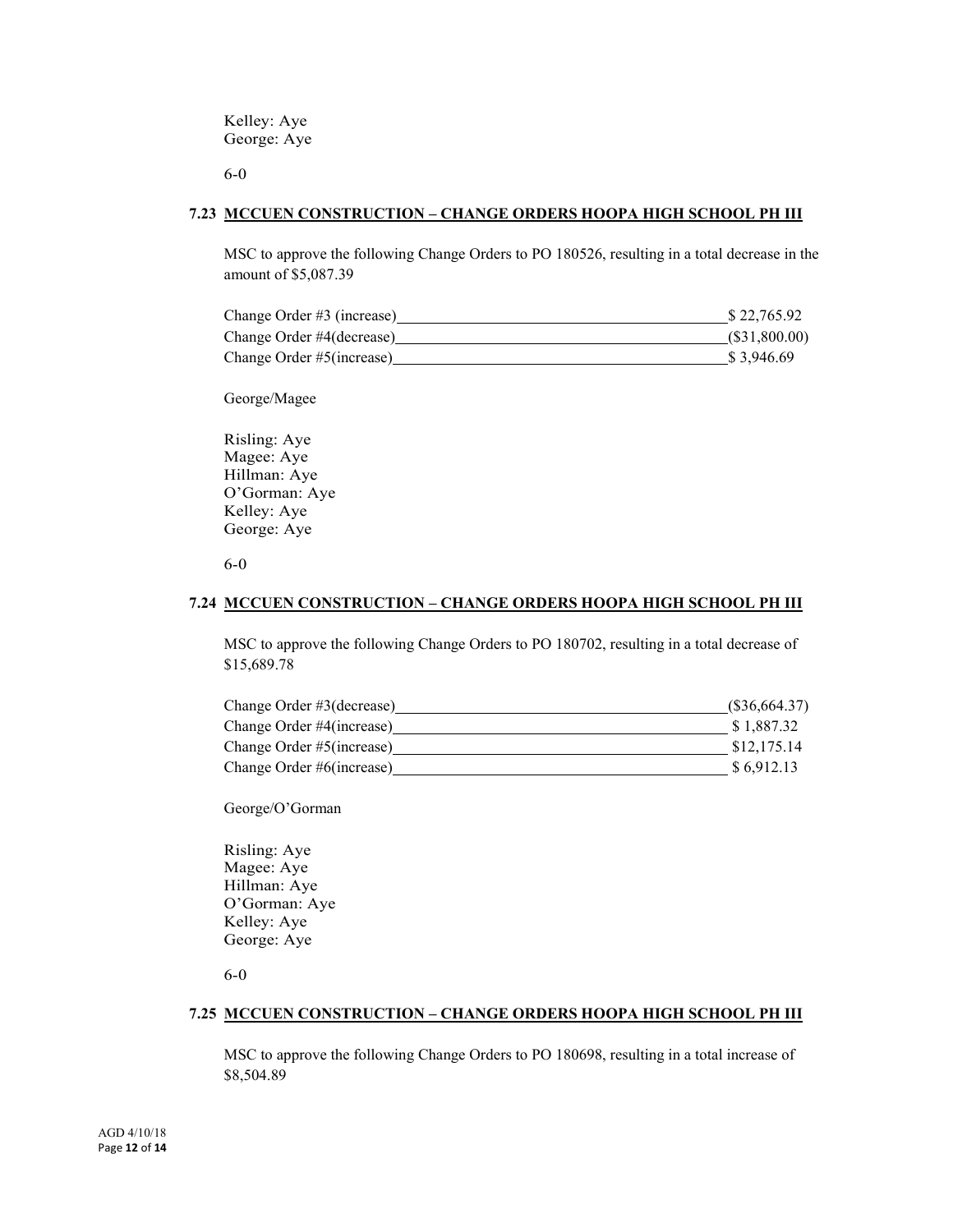| Change Order $\#1$ (increase) | \$4.380.18 |
|-------------------------------|------------|
| Change Order #2(increase)     | \$2,028.24 |
| Change Order #3(increase)     | \$2,096.47 |

Risling/Magee

Risling: Aye Magee: Aye Hillman: Aye O'Gorman: Aye Kelley: Aye George: Aye

6-0

# **7.26 MCCUEN CONSTRUCTION – CHANGE ORDER TRINITY VALLEY ELEMENTARY PH III**

MSC to approve Change Order #1 from McCuen Construction increasing PO 180618 in the amount of \$6,229.37

George/Hillman

Risling: Aye Magee: Aye Hillman: Aye O'Gorman: Aye Kelley: Aye George: Aye

6-0

#### **7.27 NOR-CAL AUTOMOTIVE - ESTIMATE**

MSC to approve the estimate from Nor-Cal Automotive in the amount of \$11,314.58 to repair a 2004 Ford F-250 Super Duty XL

George/Magee

Risling: Aye Magee: Aye Hillman: Aye O'Gorman: Aye Kelley: Aye George: Aye

6-0

# **ITEM NO. 8 NON ACTION/INFORMATION ITEMS**

8.1 Performance Agreements – March

AGD 4/10/18 Page **13** of **14**